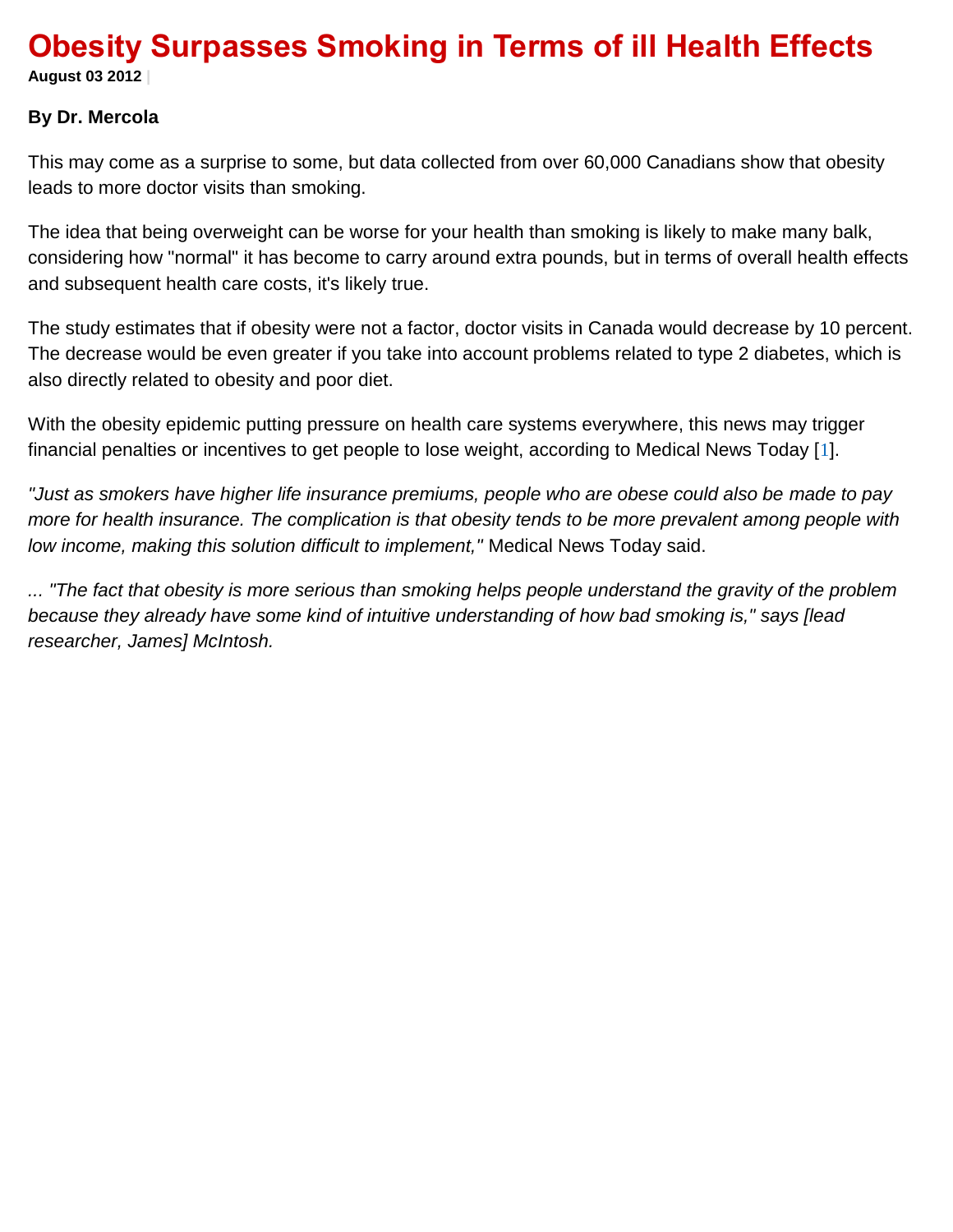# **Excess Weight is a Gateway to Chronic Disease**

Canadian and American [obesity statistics](http://articles.mercola.com/sites/articles/archive/2010/08/17/obesity-rates-keep-rising.aspx) are neck-to-neck, with about one-quarter to one third of adults in the obese category. A staggering two-thirds of Americans are overweight. This does indeed place a heavy burden on the health care system. It's important to realize that a large number of diseases are directly [attributable to obesity](http://articles.mercola.com/sites/articles/archive/2008/09/02/20-diseases-and-conditions-directly-attributable-to-being-overweight.aspx), including:

| <b>Diabetes</b>             | Polycystic<br>ovarian<br>syndrome       | Urinary<br>incontinence  | Pickwickian<br>syndrome |
|-----------------------------|-----------------------------------------|--------------------------|-------------------------|
| Cancer                      | Gastro-<br>esophageal<br>reflux disease | Chronic renal<br>failure | Depression              |
| Congestive heart<br>failure | <b>Fatty liver</b><br>disease           | Lymph edema              | Osteoarthritis          |
| <b>Enlarged heart</b>       | Hernia                                  | <b>Cellulitis</b>        | Gout                    |
| Pulmonary<br>embolism       | Erectile<br>dysfunction                 | <b>Stroke</b>            | Gallbladder<br>disease  |

### **Most Adults and Teens Not Exercising and at High Risk of Disease**

Physical activity and good health go hand-in-hand. The problem is most adults and teens aren't physically active enough to stay healthy and maintain ideal weight. According to a series in the journal Lancet on physical activity and health, not exercising is leaving around a third of adults (1.5 billion people) and 4 out of 5 adolescents at a 20-30 percent greater risk of diabetes, heart disease, and some types of cancer.

Reported by Medical News Today [[2](http://fitness.mercola.com/sites/fitness/archive/2012/08/03/obesity-surpasses-smoking.aspx#_edn2)]:

*"Investigations revealed that the recommended activities, known as moderate-intensity activities, like walking for 30 minutes at least 5 times a week, or running for 20 minutes 3 times a week, is not being done by approximately 3 out of 10 adults worldwide."*

Worse yet, an estimated 80 percent of 13 to 15 year olds are not getting the recommended one hour per day of physical activity! According to one of the Lancet reports [[3](http://fitness.mercola.com/sites/fitness/archive/2012/08/03/obesity-surpasses-smoking.aspx#_edn3)], lack of exercise causes as many as 1 in 10 premature deaths around the world each year — roughly as many as smoking...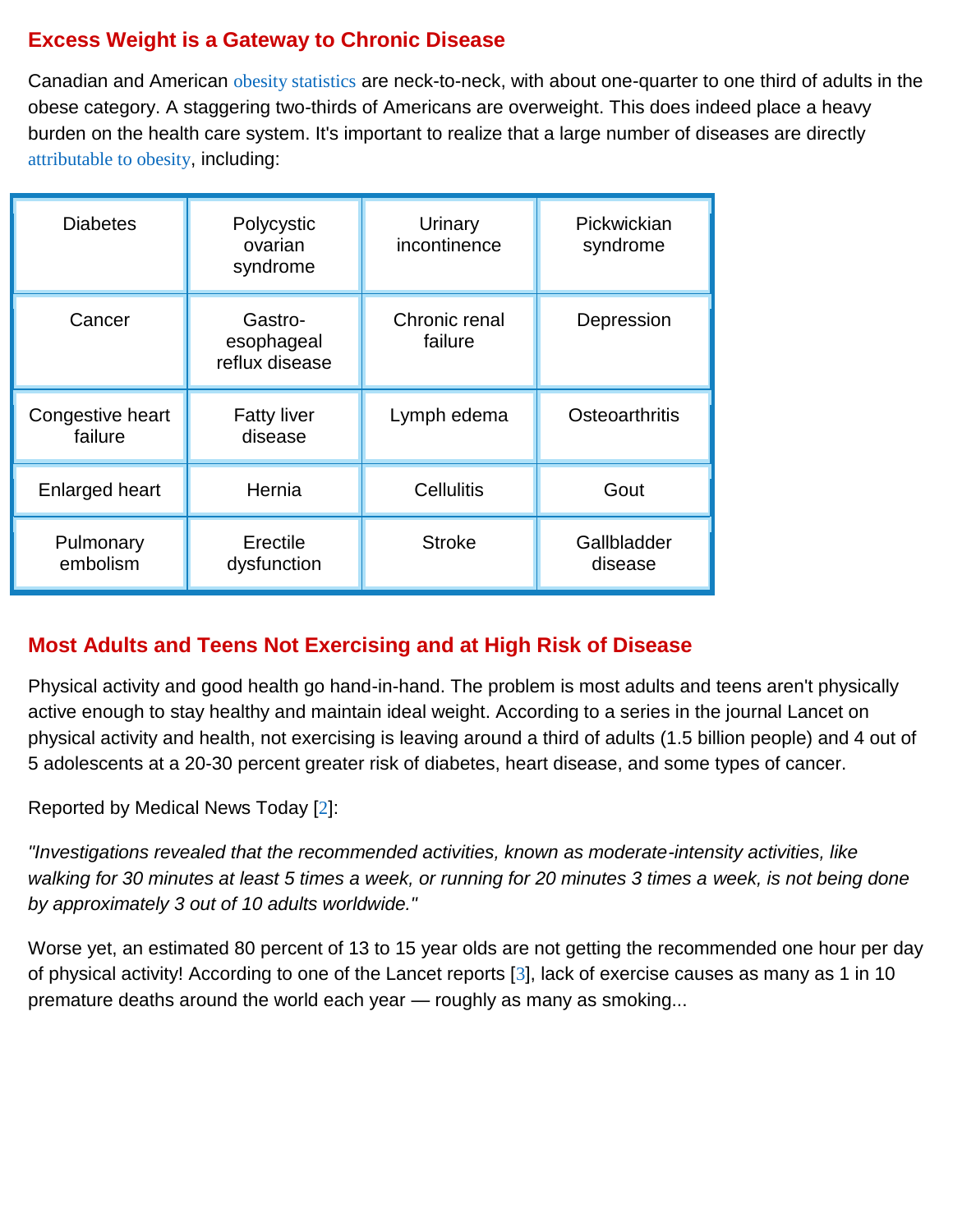# **Too Much TV Linked with Thicker, Weaker Kids**

There can be little doubt that our modern lifestyle is at the heart of the problem. We eat poorly and don't exercise enough. The results of this sedentary, under-nourished lifestyle are evident in today's children. Today, one-third of all American children ages 2-19 are overweight or obese. Most of these children will become diabetic.

Spending hours in front of the TV or playing video games is of course a hallmark of a sedentary lifestyle.

If you needed any more proof that too much time in front of the TV is not good for kids, then you'll be interested in a new study that not only affirms that TV-time is linked to sleep problems and weight problems, but also to weaker muscles [[4](http://fitness.mercola.com/sites/fitness/archive/2012/08/03/obesity-surpasses-smoking.aspx#_edn4)]. The new study, published in the International Journal of Behavioral Nutrition and Physical Activity [[5](http://fitness.mercola.com/sites/fitness/archive/2012/08/03/obesity-surpasses-smoking.aspx#_edn5)], shows that the number of hours in front of the TV during preschool years is linked to increased waist size and decreased leg strength.

According to the authors:

*"Watching television excessively in early childhood may eventually compromise muscular fitness and waist circumference in children as they approach pubertal age."*

This is significant, the study's authors said, because it not only could affect performance in sports activities, but also cardiovascular health and susceptibility to injuries. TV programming also expose your children to commercials promoting health-harming junk foods; literally programming them from infancy to have a skewed understanding of what to eat. Just as you don't want your child exposed to ads for cigarettes during Saturday morning cartoons, neither should your kids be bombarded by non-stop commercials for sugary foods and snacks.

# **Tips for Raising Healthy Weight Children**

If you have children who are overweight or obese, I highly suggest you pick up a copy of my book Generation [XL](http://products.mercola.com/generation-xl/), which is packed with tools to transform the health of your children. In the meantime, I would recommend getting started on these crucial lifestyle changes right now:

- 1. Set strict viewing limits for TV, computer and video games
- 2. Make exercise a part of your family's daily schedule. Remember, children model your behavior more than anything else
- 3. Get rid of the junk food and sweetened drinks
- 4. Set [family meal times](http://articles.mercola.com/sites/articles/archive/2006/06/20/seven-secret-ways-to-improve-dinner-with-your-family.aspx) and prepare home-cooked meals for your family
- 5. Reward your children with kind words, not food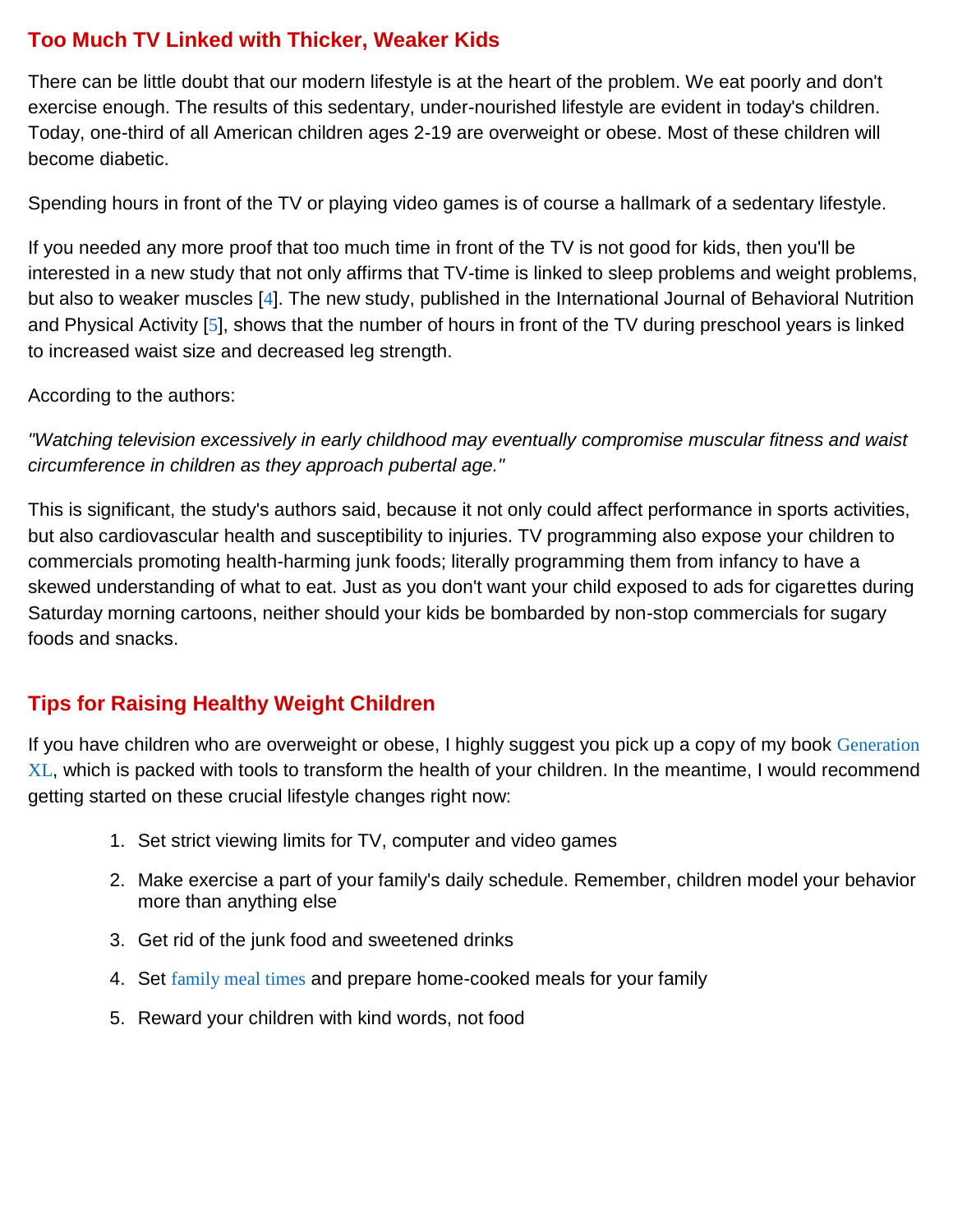# **Where Americans Spend Grocery Money, 1982 vs. Today**

Overall, about 90 percent of the money Americans spend on food is spent on processed foods [[6](http://fitness.mercola.com/sites/fitness/archive/2012/08/03/obesity-surpasses-smoking.aspx#_edn6)]. This includes restaurant foods (i.e. food away from home) and processed grocery foods that require little or no preparation time before consuming.

When looking at the ratio of money spent on store-bought groceries only, Americans spend nearly a fourth of their grocery money on processed foods and sweets—twice as much as they did in 1982—according to Department of Labor statistics [[7](http://fitness.mercola.com/sites/fitness/archive/2012/08/03/obesity-surpasses-smoking.aspx#_edn7)]. Pricing of meats, sugar, and flour has had a great influence our spending habits. These items have actually seen a decrease in price per pound, which has had an inverse effect on Americans' spending habits, in that cheaper prices encourage people to buy more.

The result is obvious. Compared with shoppers 30 years ago, American adults today are twice as likely to be obese, and children and adolescents three times as likely to be overweight. Pediatric type 2 diabetes which used to be very rare—has markedly increased along with the rise in early childhood obesity. According to previous research, early onset type 2 diabetes appears to be a more aggressive disease from a cardiovascular standpoint [[8](http://fitness.mercola.com/sites/fitness/archive/2012/08/03/obesity-surpasses-smoking.aspx#_edn8)].



### **Breakdown Of Money Spent On Groceries**

Source: Bureau of Labor Statistics

Credit: Lam Thuy Vo / NPR [[9](http://fitness.mercola.com/sites/fitness/archive/2012/08/03/obesity-surpasses-smoking.aspx#_edn9)]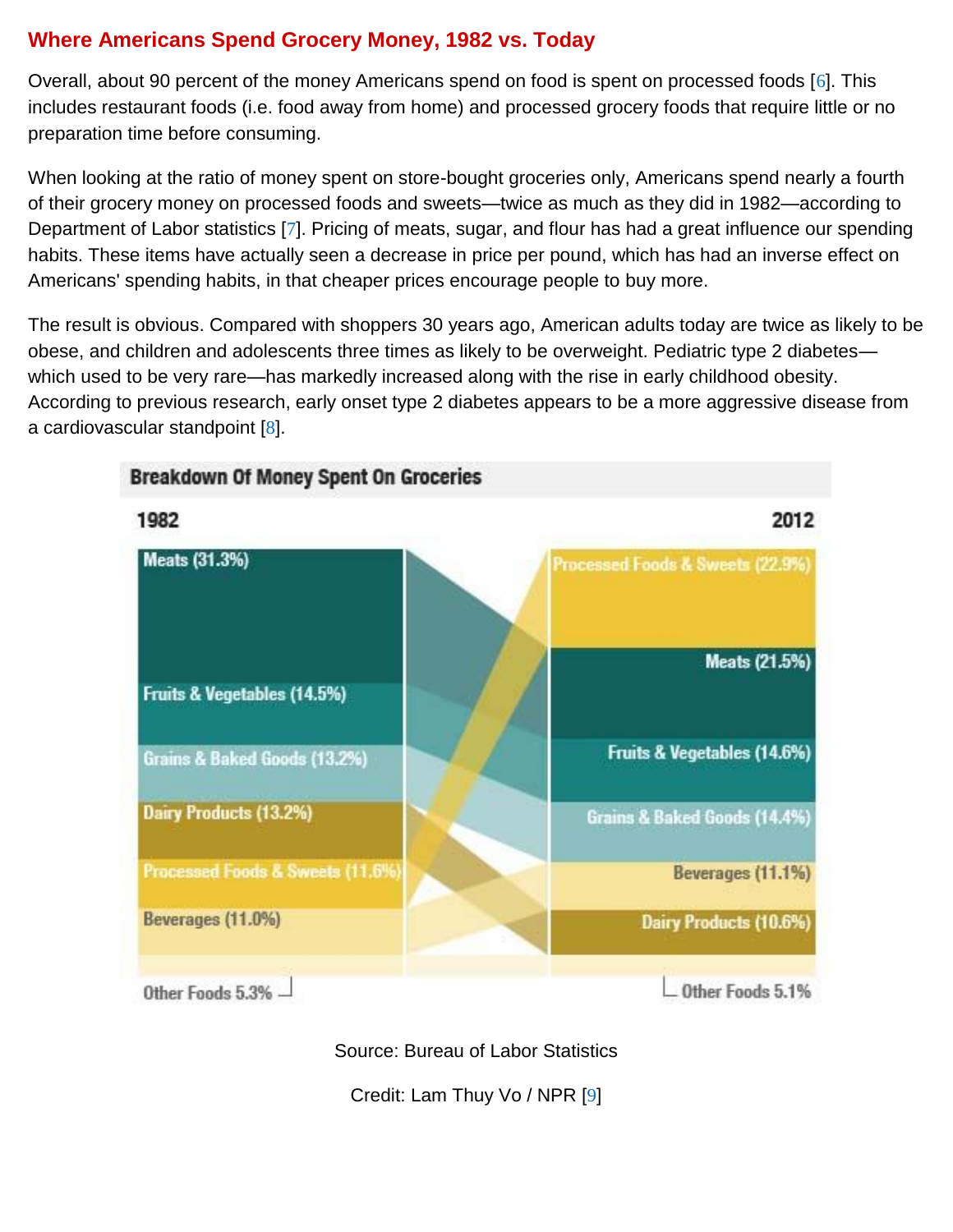## **Soda—One of the Greatest Threats to Your and Your Children's Weight and Health**

According to the 2010 Report by the Advisory Committee on the Dietary Guidelines for Americans [[10](http://fitness.mercola.com/sites/fitness/archive/2012/08/03/obesity-surpasses-smoking.aspx#_edn10)], the top 10 sources of calories in the American diet are:

| 1. Grain-based desserts (cakes, cookies,<br>donuts, pies, crisps, cobblers, and granola<br>bars) 139 calories a day | 6. Alcoholic beverages        |  |
|---------------------------------------------------------------------------------------------------------------------|-------------------------------|--|
| 2. Yeast breads, 129 calories a day                                                                                 | 7. Pasta and pasta dishes     |  |
| 3. Chicken and chicken-mixed dishes, 121<br>calories a day                                                          | 8. Mexican mixed dishes       |  |
| 4. Soda, energy drinks, and sports drinks,<br>114 calories a day                                                    | 9. Beef and beef-mixed dishes |  |
| 5. Pizza, 98 calories a day                                                                                         | 10. Dairy desserts            |  |

Between the previous graphic showing where the majority of food dollars are spent, and this listing detailing the top sources of calories in the American diet, it's easy to recognize that the dietary roots of the American weight problem is linked to carbs—sugars (primarily fructose) and grains—in the form of processed foods and sweet drinks. You've often heard me state that soda is the number one source of calories in the US diet, which it was, based on the 1999-2000 National Health and Nutrition Examination Survey (NHANES). The updated NHANES survey above covers nutritional data from 2005-2006, placing grain-based foods in the top two slots.

Still, soda comes in at number four, and I still believe many people, particularly teenagers, probably still get a majority of their calories from fructose-rich drinks like soda.

Needless to say, obesity and its many related chronic health problems will also take a toll on your lifespan, and soda is a major culprit driving these sad health trends. Term Life Insurance may have an alternative motive for creating and posting an infographic online showing soda's effect on your body [[11](http://fitness.mercola.com/sites/fitness/archive/2012/08/03/obesity-surpasses-smoking.aspx#_edn11)], but in this case the industry managers are actually trying to help you out while simultaneously adding to their bottom lines.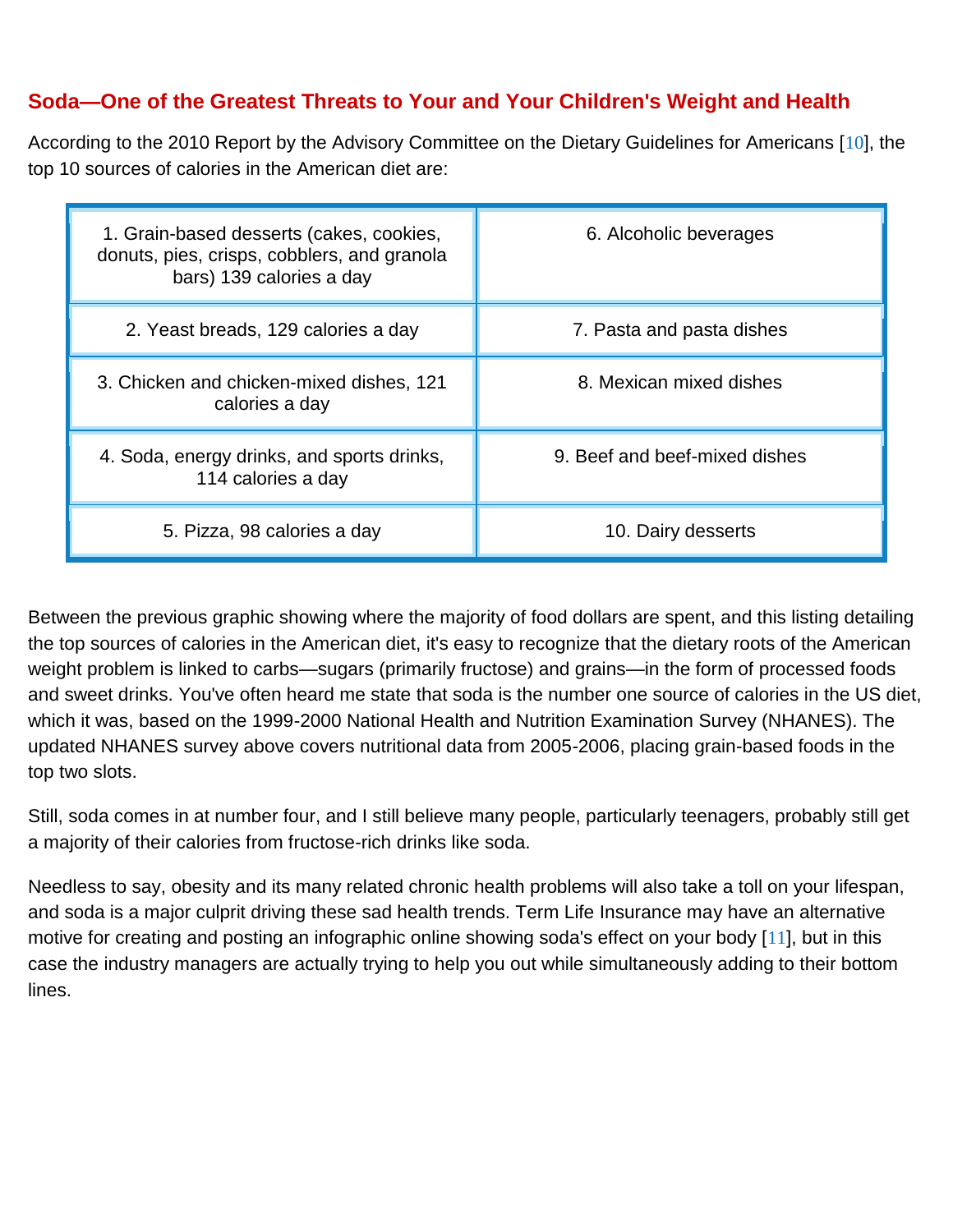# A SIP OF SODA: HOW SOFT DRINKS IMPACT YOUR HEALTH

#### **ASTHMA**

Sodium benzoate, found in sodas, is used as a preservative (microbial control) in foods. Sodium preservatives add sodium to the diet and reduce the availability of potassium. Some reported reactions to sodium benzoate include recurring urticaria (rash), asthma, and eczema.

### Each day 11 Americans die from asthma ++++++++

The annual cost of asthma to the healthcare system is estimated to be nearly \$18 billion



#### **KIDNEY ISSUES**

Colas contain high levels of phosphoric acid, which has been linked to kidney stones and other renal problems

#### You are more likely to get kidney stones if you are:



Caucasian Very overweight

#### **SUGAR OVERLOAD**



Twenty minutes after drinking a soda, your blood sugar spikes, causing an insulin burst. Your liver responds to this by turning any sugar into fat.

Forty minutes later, caffeine absorption is complete. Your pupils dilate; your blood pressure rises; as a response, your liver dumps more sugar into your bloodstream. The adenosine receptors in your brain are now blocked, preventing drowsiness.

45 minutes later, your body ups your dopamine production, stimulating the pleasure centers of your brain. This is physically the same way heroin works, by the way.

#### **OBESITY**

The relationship between soft drink consumption and body weight is so strong that researchers calculate that for each additional soda consumed, the risk of obesity increases 1.6 times.

70% of Cardiovascular disease is related to obesity 42% of breast and colon cancer is diagnosed in obese individuals 

30% of gall bladder surgery is related to obesity



Sugar and acid in soft drinks easily dissolve tooth enamel. When tooth decay reaches the nerve, the root, and the area at the base of the tooth, the tooth may die and, if left untreated, an abscess can develop.

#### **HEART DISEASE**

Most soft drinks contain high fructose corn syrup, a sweetener that's recently come under considerable scrutiny. High fructose corn syrup has been associated with an increased risk of metabolic syndrome, a condition associated with an elevated risk of both diabetes and heart disease.

> In 2006, more than one in every four deaths were caused by heart disease.



#### **REPRODUCTIVE ISSUES**

Soft drink cans are coated with a resin that contains BPA (bisphenyl-A). This is the same cancer causing chemical found in plastic baby bottles, water bottles, and plastic containers that wreaks havoc on the endocrine system, potentially causing premature puberty and reproductive abnormalities.



99.9% of plastic bottles contain BPA

### **OSTEOPOROSIS**

Soft drinks contain phosphoric acid and a high phosphate diet has been associated with bone breakdown and an increased risk of osteoporosis. When phosphorus is excreted in the urine, it takes calcium with it, depriving the bones and the rest of the body of this important mineral.

Eighty percent of those affected by osteoporosis are women. Twenty percent are men.

### **INCREASED RISK OF DIABETES**

Those who drink more soda have an 80% increased risk of developing Type 2 diabetes.

> Approximately 1 in 10 health care dollars is spent on diabetes

Sources: AssociatedContent.com | Waterforlifeusa.com | Ionizers.org | NYTimes.com | Helium.com | AAFA.org | KidneyFund.org | CDC.gov I Nutrition.Suite101.com I AmericanHeart.org I Chetday.com I NOF.org I Information provided by TermLifeInsurance.org



Image source: [Term Life Insurance](http://www.termlifeinsurance.org/harmful-soda/)